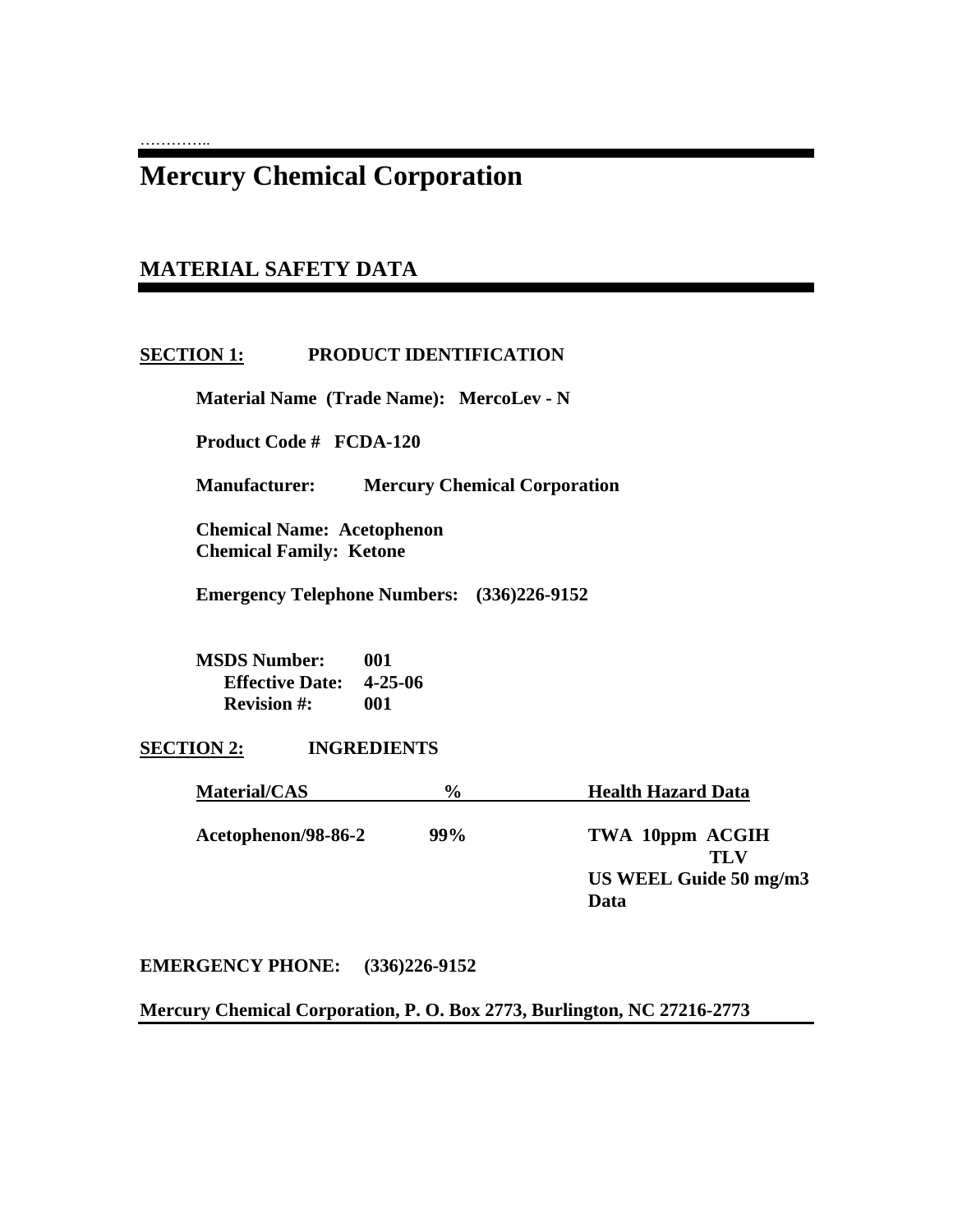### **SECTION 3: PHYSICAL DATA**

 **Boiling Point: 390 F Solubility in Water: Slightly soluble Vapor Pressure: Vapor Density: % Volatile by Weight: pH: (\_neat ) : 6.5 - 7.5 Appearance/Odor: Clear liquid; sharp, sweet odor** 

## **SECTION 4: FIRE AND EXPLOSION DATA**

 **Flash Point (F): 185 F Method: TTC Flammable Limits (%): Extinguishing Media: Alcohol resistant foam, carbon dioxide, dry chemical** 

**Special Firefighting Procedures:** 

 **Prevent run off to sewers and bodies of water from fighting fires involving this product, as it will be a RCRA hazardous waste material.** 

**Unusual Fire and Explosion Hazards:** 

 **Irritating vapors may be evolved. Wear proper protective firefighting equipment.** 

#### **SECTION 5: HEALTH HAZARD INFORMATION/FIRST AID**

 **Toxicology:** 

 **Exposure Standards: Not known** 

 **Signs and Symptoms of Exposure:** 

 **May cause minor eye irritation.** 

**May cause a delayed skin irritation and blistering.** 

**May be irritating to mouth, throat and stomach.**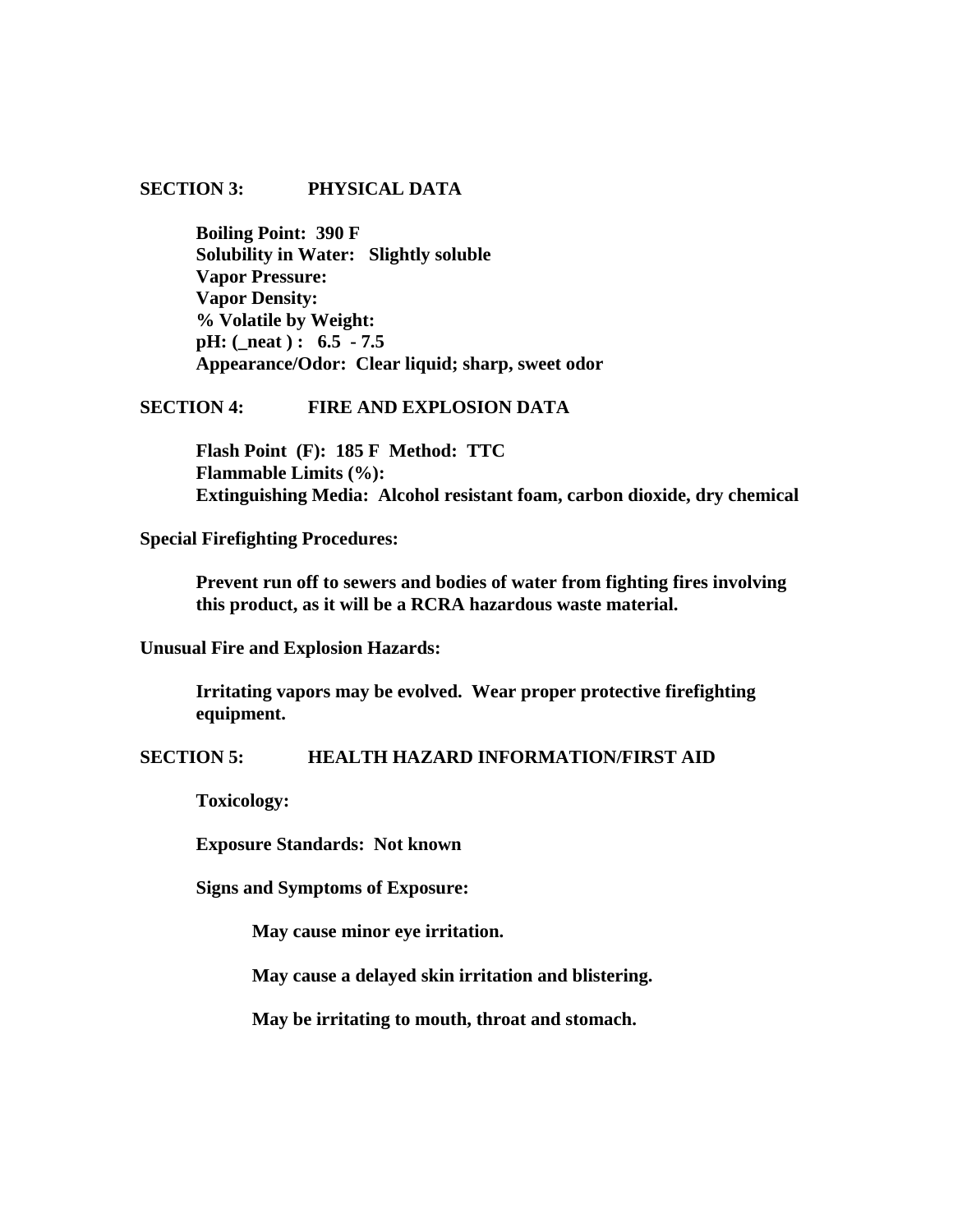## **FIRST AID**

#### **Eye Contact:**

 **Immediately flush eyes with large amounts of water, occasionally lifting the upper and lower eyelids, for a minimum of fifteen (15) minutes. Seek medical attention immediately,** 

#### **Skin Contact:**

 **Wash thoroughly with soap and water for 15 minutes. If skin irritation occurs, seek medical attention.** 

#### **Inhalation:**

 **Remove to fresh air. If breathing impaired, assisted respiration (mouth to mouth) may be indicated as well as supplemental oxygen. Seek medical attention. Do not give fluids if victim is unconscious.** 

#### **Ingestion:**

 **If swallowed, induce vomiting by giving large quantities of water and (a) stimulation back of throat with finger, or (b) giving syrup of ipecac. 1 oz. Never give anything by mouth or induce vomiting in an unconscious person. Obtain medical attention immediately.** 

#### **SECTION 6: REACTIVITY DATA**

 **Stability: Stable** 

 **Conditions to Avoid: Strong acids and strong oxidizing agents.** 

 **Incompatibility (Materials to Avoid): Strong acids and strong oxidizing agents.** 

 **Hazardous Decomposition or By-Products: Oxides of carbon** 

 **Hazardous Polymerization: Will not occur.**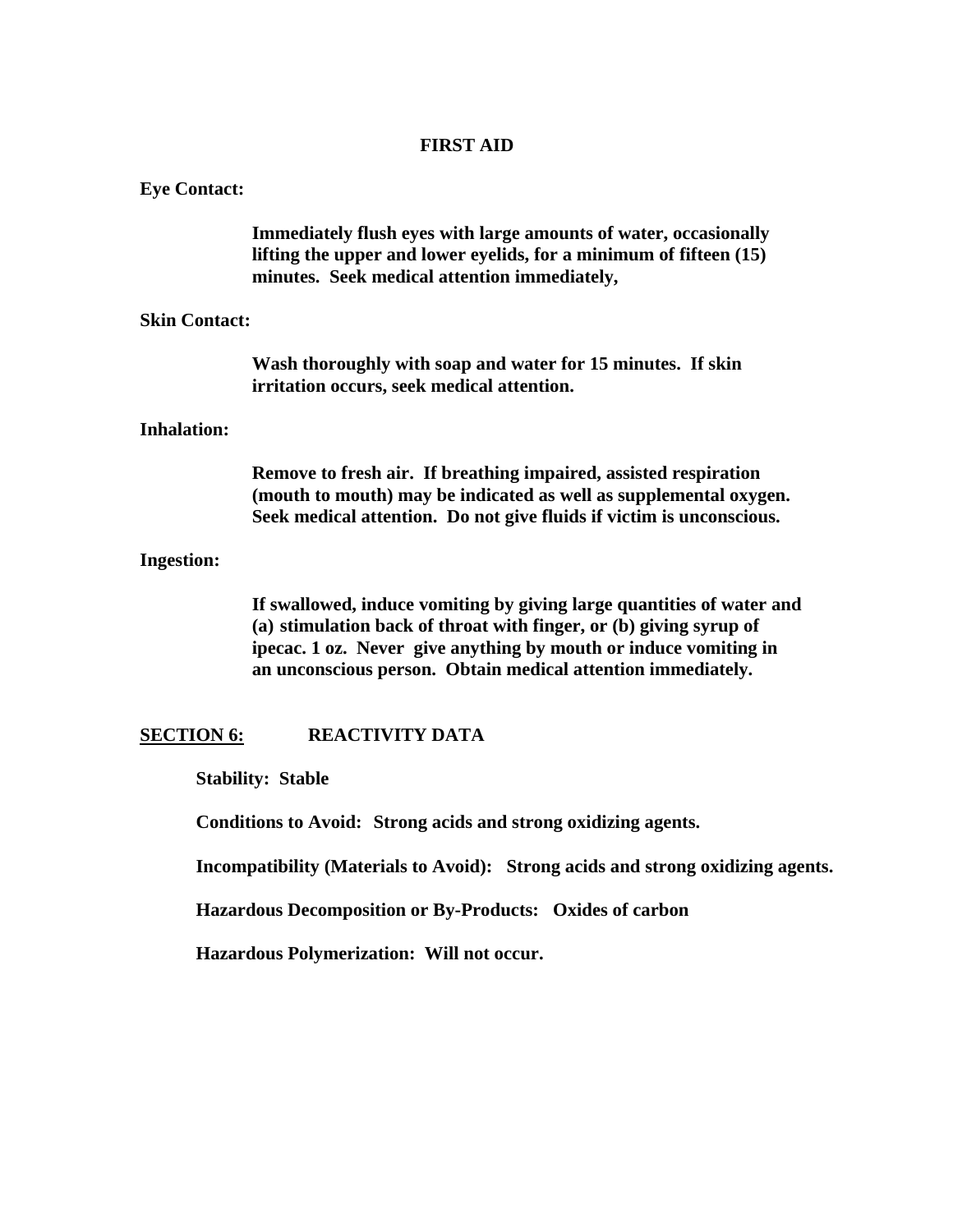#### **SECTION 7: SPILL, LEAK AND DISPOSAL PROCEDURES**

**Steps to be taken in case material is released or spilled:** 

 **Waste Disposal Method:** 

 **This product may yield waste subject to the RCRA land disposal restrictions fount at 40 CFR 268. These waste must be treated according to the treatment standards at 40 CF 268 subpart D before land disposal.** 

**Precautions to be taken when handling and storing:** 

 **Keep away from oxidizers, heat or flames. Keep in a cool, dry ventilated storage and in closed containers. Avoid contact with skin, eyes and clothing.** 

# **SECTION 8: SPECIAL PROTECTION INFORMATION**

**Respiratory Protection:** 

**May cause severe eye irritation. May cause skin irritation combustible liquied and vapor.** 

**Avoid breathing fumes, vapors, mist or spry. Use adequate ventilation and/or respiratory protection. Avoid contact with skin, eyes and clothing. Wash thoroughly after handling. Wear proper protective equipment. Keep away from heat, sparks and open flames. Keep container closed when not in use and store in proper container.** 

**Eye Protection:** 

 **Chemical splash goggles and full face shield.** 

**Other Protective Clothing and Equipment:** 

 **Rubber Apron Eye wash stations readily accessible Safety shower Long sleeved clothing** 

**Work and Hygienic Practices:** 

 **Wash at the end of each workshift and before eating, smoking or using the toilet. Change work clothing daily before leaving the work place.** 

**SECTION 9: SPECIAL PRECAUTIONS & HANDLING INFORMATION**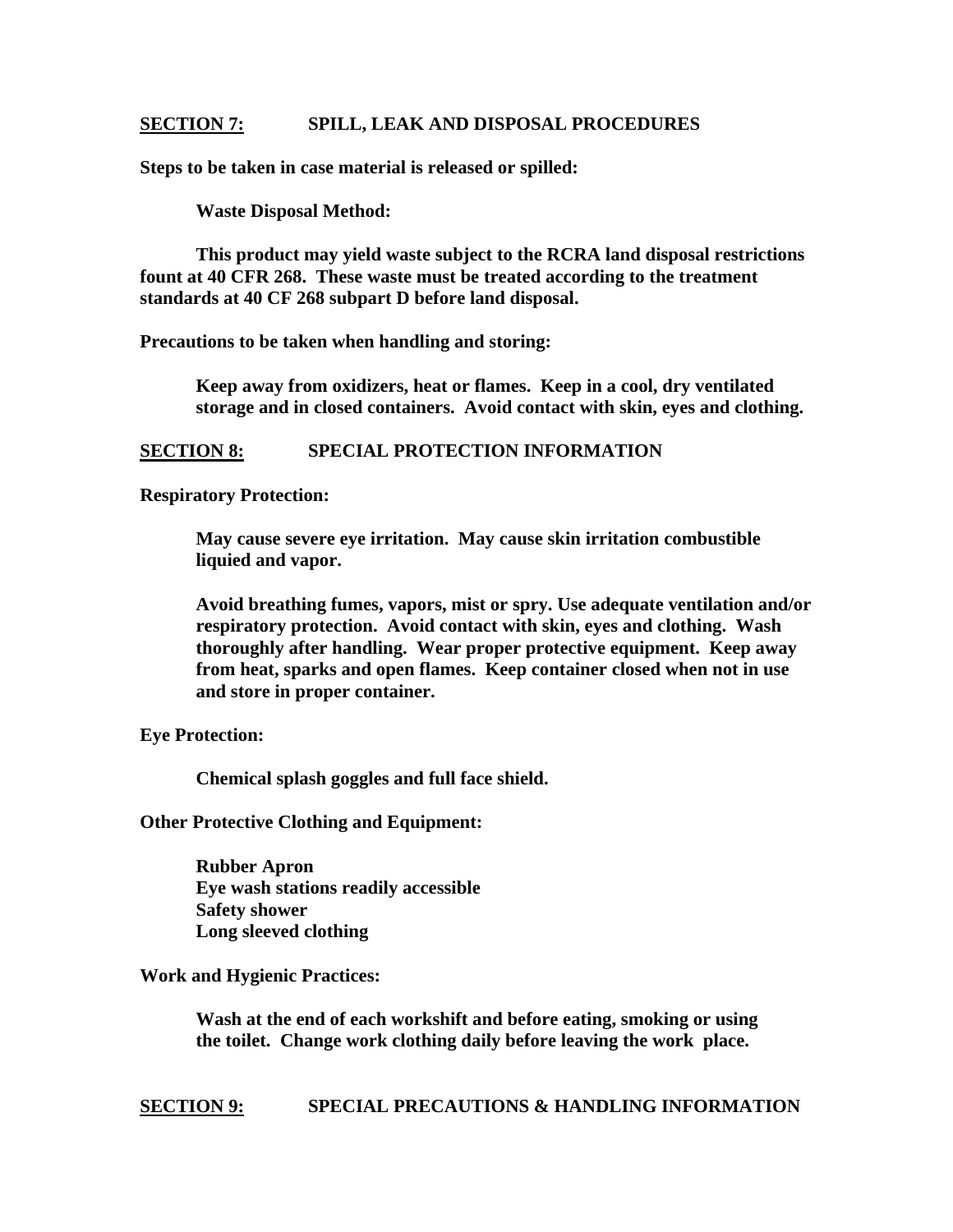**Avoid contact with skin, eyes and clothing. Wash thoroughly after handling. Keep away from heat, sparks and flame. Keep container closed.** 

# **SECTION 10: REGULATORY INFORMATION**

#### **Federal EPA**

**CERCLA: Comprehensive Environmental Response, Compensation and Liability Act of 1980 requires notification to the National Response Center for release of quantities of hazardous substances equal to or greater than the reportable quantities (RQ's) in 40 CFR 302.4.** 

**Components present in this product at a level which could require reporting under this statute are:** 

| Concentration $(\% )$ |  |
|-----------------------|--|
| $95-99\%$             |  |
|                       |  |

**SARA Title III: Superfund Amendments and Reauthorization Act of 1986 requires submission of annual reports of release of toxic chemicals that appear in 40 CFR 372 (for SARA 313). This information must be included in all MSDS's that are copied and distributed for this material.** 

**Components present in this product at a level which could require reporting under this statute are:** 

| <b>Material</b> | CAS#    | Concentration $(\% )$ |  |
|-----------------|---------|-----------------------|--|
|                 |         |                       |  |
| Acetophenone    | 98-86-2 | $95-99\%$             |  |

**Sara Title III: Superfund Amendments and Reauthorization Act of 1986 requires emergency planning based on Threshold Planning Quantities (TPQs) and release reporting based on reportable quantities (RQs) in 40 CFR 355.** 

**Components present in this product at a level which could require reporting under this statute are:** 

| CAS#<br><b>Material</b> | Concentration $(\% )$ |
|-------------------------|-----------------------|
|-------------------------|-----------------------|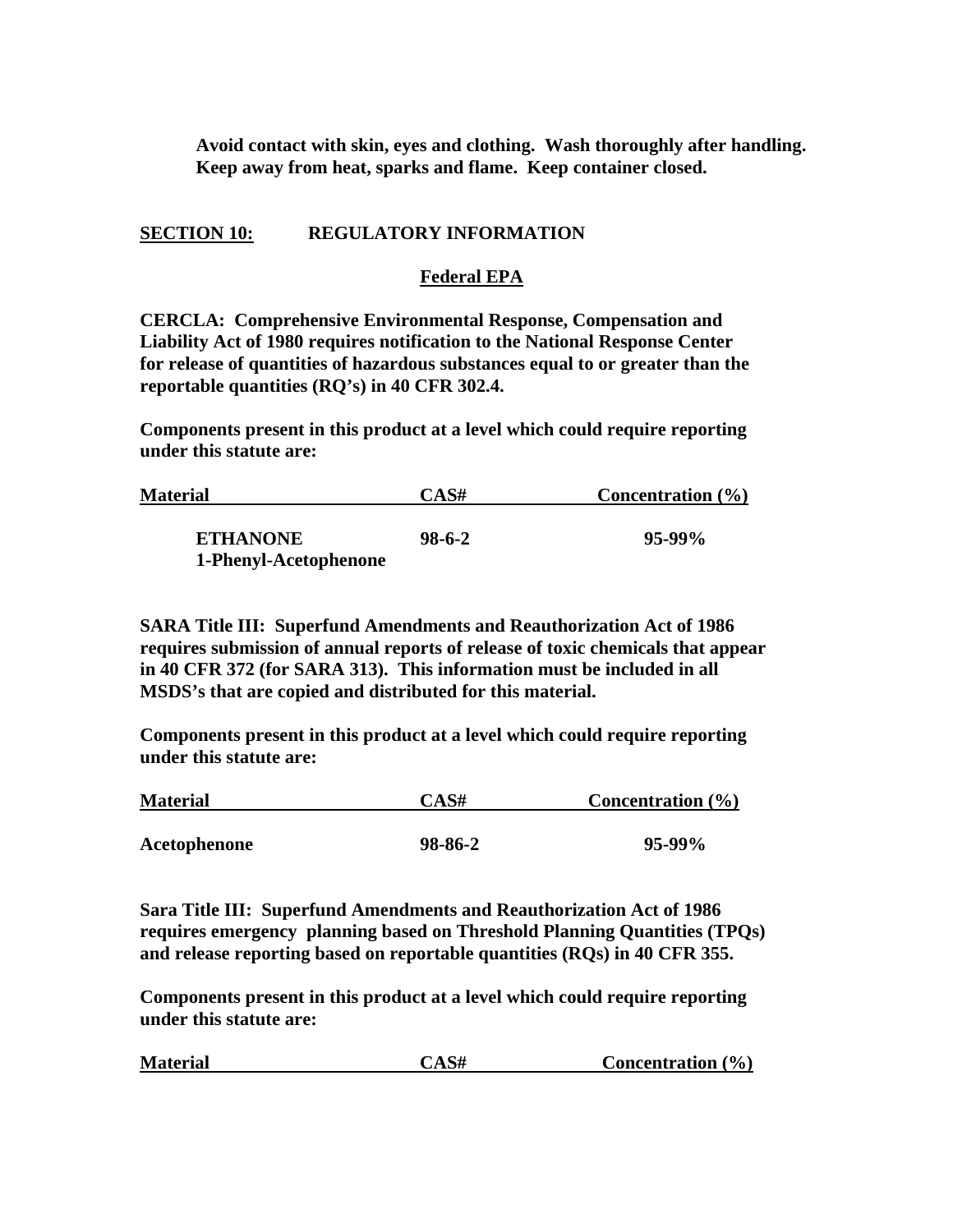**TSCA: Toxic Substances Control Act status: The ingredients of this product are on the TSCA inventory.** 

# **State Right-To-Know**

**CALIFORNIA Proposition 65 (reportable materials): NONE** 

| <b>Material</b> | CAS#    | <b>Concentration</b> $(\%)$ |  |
|-----------------|---------|-----------------------------|--|
|                 |         |                             |  |
| Acetophenone    | 98-86-2 | $95-99\%$                   |  |

**MASSACHUSETTS Right-To-Know, Substance Inventory (MSL) lists hazardous substances and extraordinarily hazardous substances which must be identified when present in products. (>+=0.0001%)** 

**Components present in this product at a level which could require reporting under this statute are:** 

 **Extraordinarily Hazardous Substances** 

| <b>Material</b>                      | CAS#                                                                    | Concentration $(\% )$ |
|--------------------------------------|-------------------------------------------------------------------------|-----------------------|
|                                      | <b>Other Hazardous Substances</b>                                       |                       |
| <b>Material</b>                      | CAS#                                                                    | Concentration $(\% )$ |
| Acetophenone                         | 98-86-2                                                                 | $95-99\%$             |
|                                      | <b>PENNSYLVANIA Right-To-Know, Hazardous Substances Inventory lists</b> |                       |
|                                      | hazardous substances and special hazardous substances which must be     |                       |
| identified when present in products. |                                                                         |                       |

**Components present in this product at a level which could require reporting under this statute are:** 

| <b>Material</b> | CAS#    | Concentration $(\% )$ |  |
|-----------------|---------|-----------------------|--|
|                 |         |                       |  |
| Acetophenone    | 98-86-2 | $95-99\%$             |  |